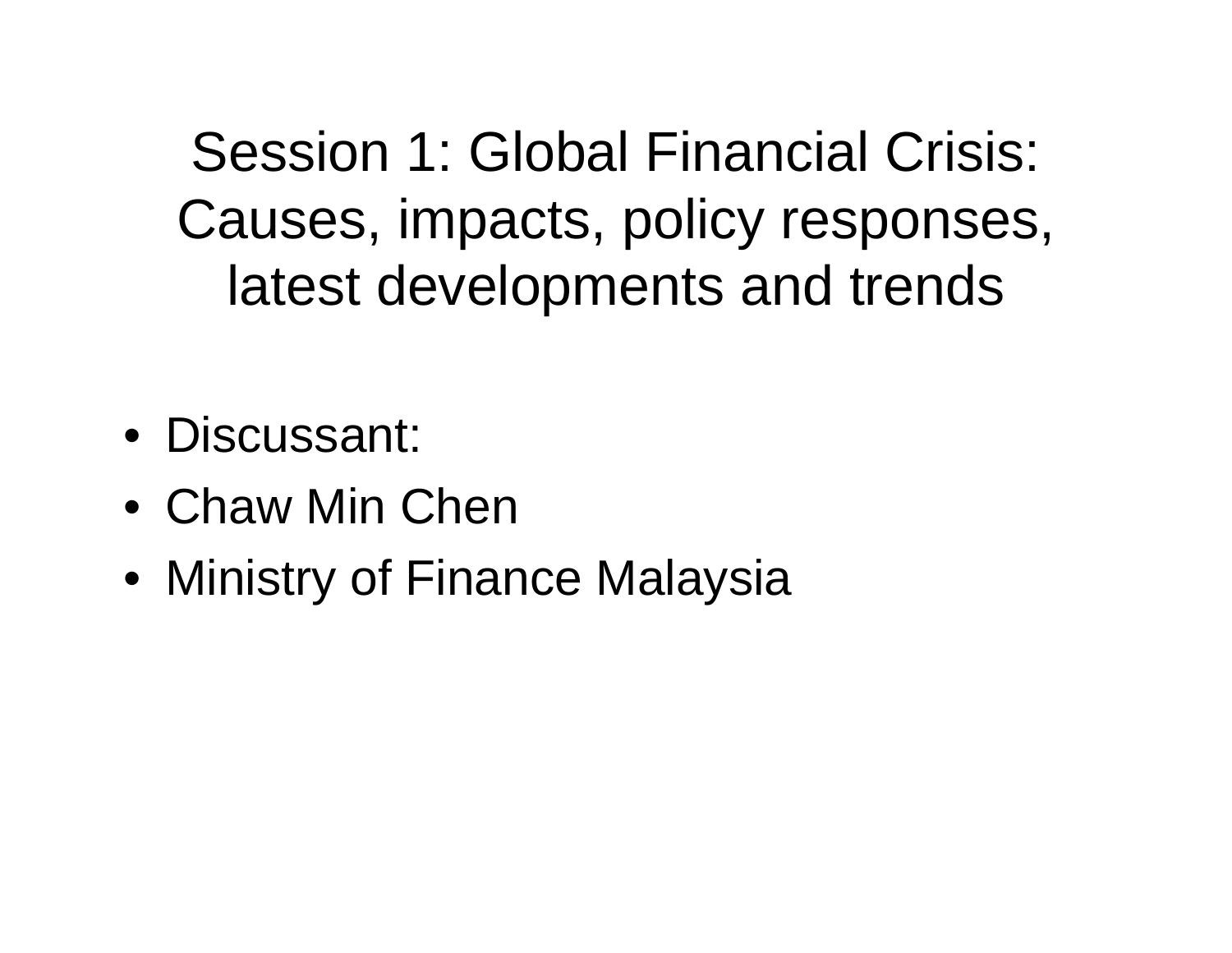### Background

- 60% of world economies in recession
- Stock market investment values plummeted by about 50%
- Bonds, commodities, hedge funds and private equity fallen sharply
- Depositors with financial institutions getting lower returns and worry about safety of institutions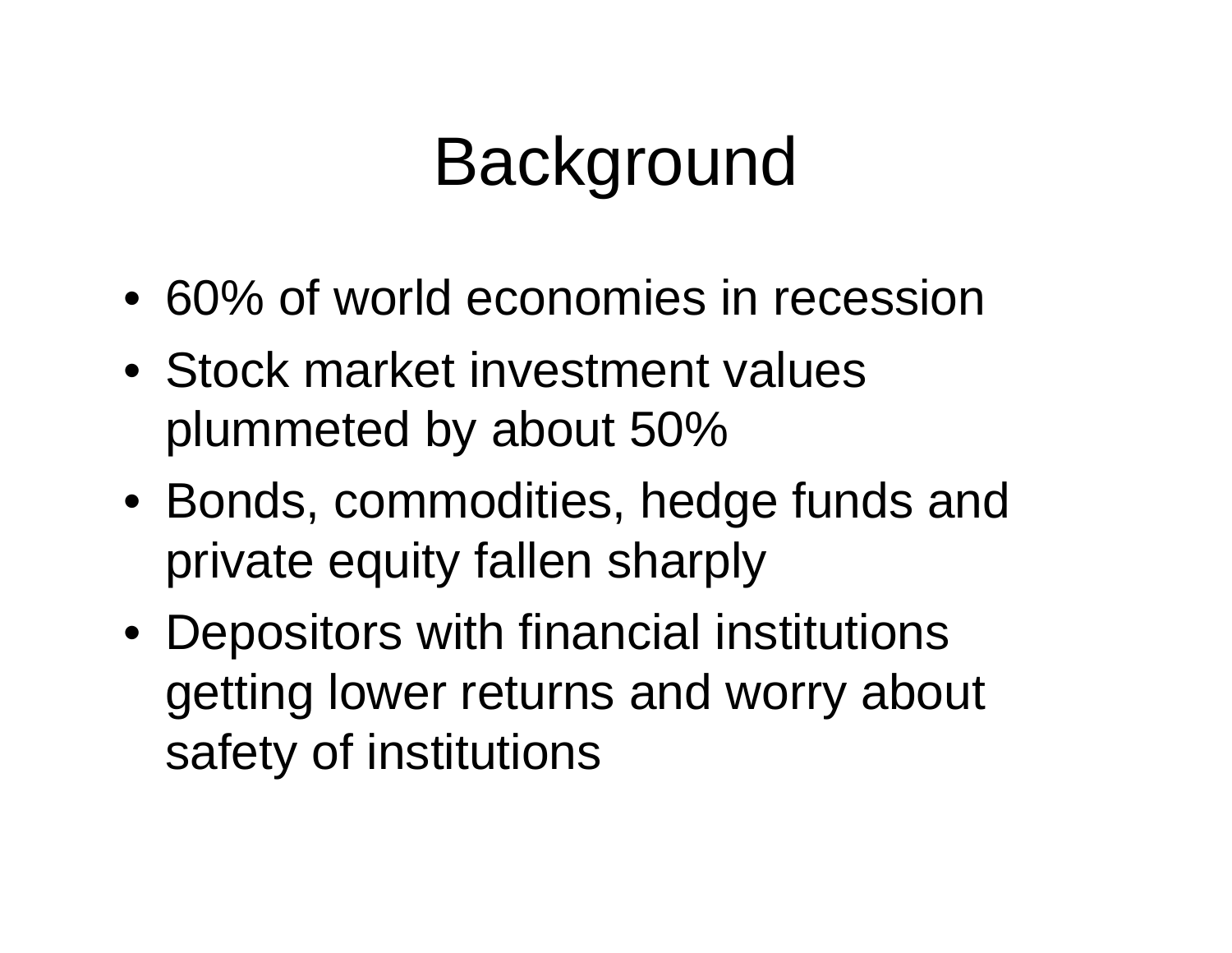## General Trend in Financial Crisis

- Loss of confidence
- Disruptions in financial intermediation process
- Downward spiral of asset prices

• "We know what we don't know but more worst if we don't even know what we don't know"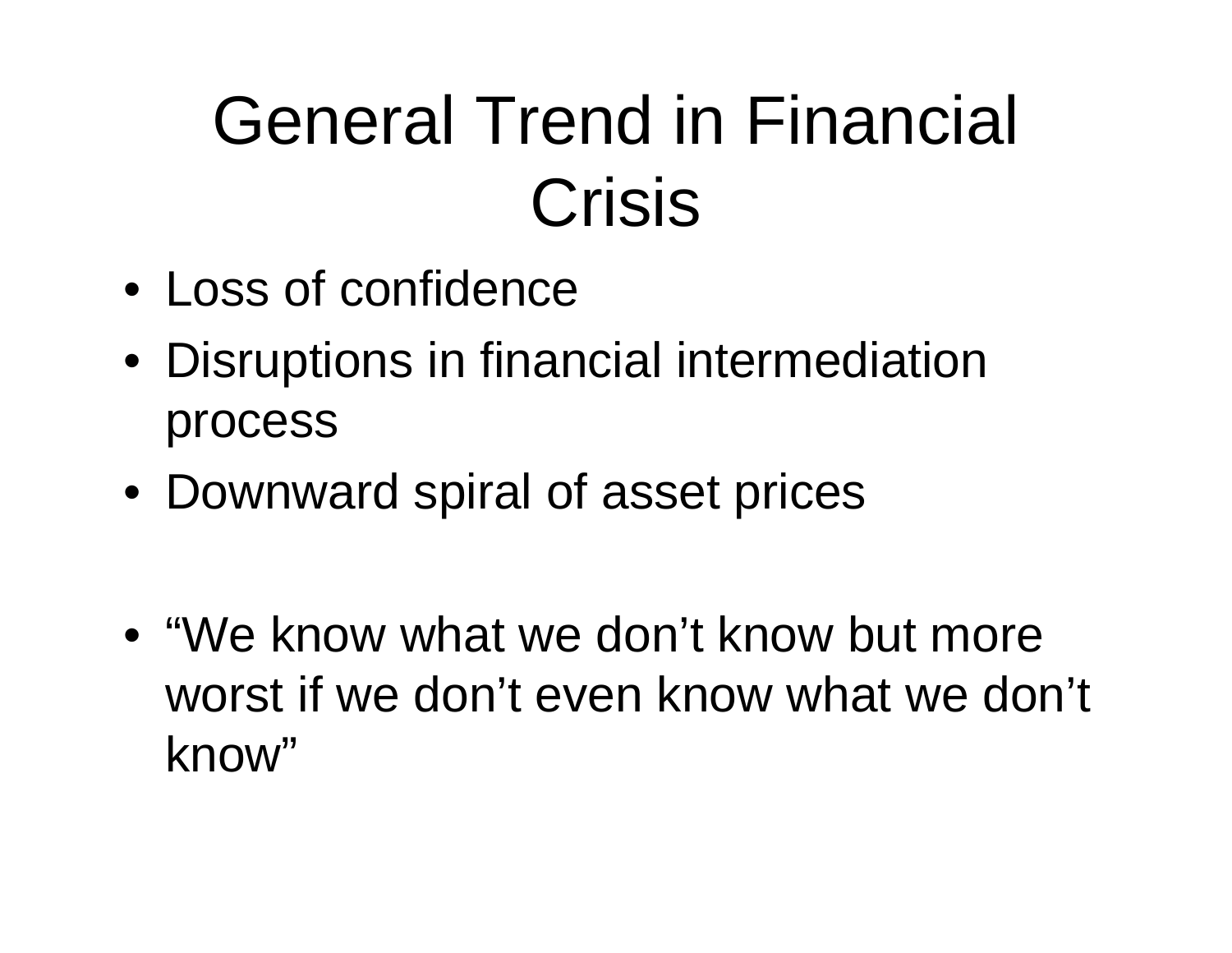# Overcoming Crisis

- Not only about building resilience but
- Having the capacity to effectively manage the crisis
- Several parallel with Asian crisis in 1997:
- ¾Crisis followed a period of strong growth, rapid credit expansion and rising fuel prices
- ¾Originate from imprudent lending practices, excessive risk taking that resulted in formation of asset bubbles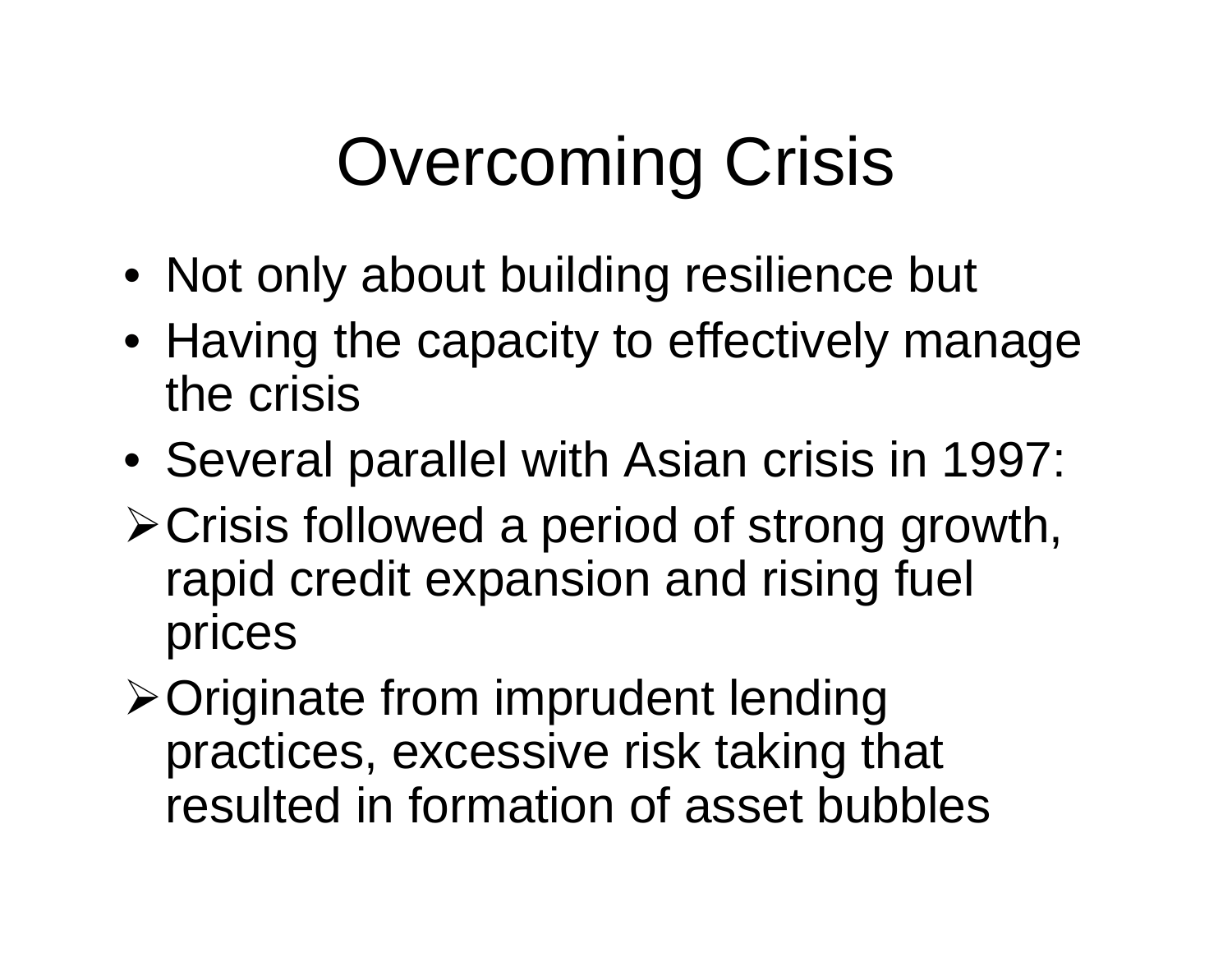## Overcoming Crisis

- In Asia, domestic credit rose to unsustainable 180% of GDP
- In US, ratio was 240% in 2007
- In Asian financial crisis, economic contraction severe (7% to 13%)
- In current crisis, the spillover effect on the economy has yet to be fully felt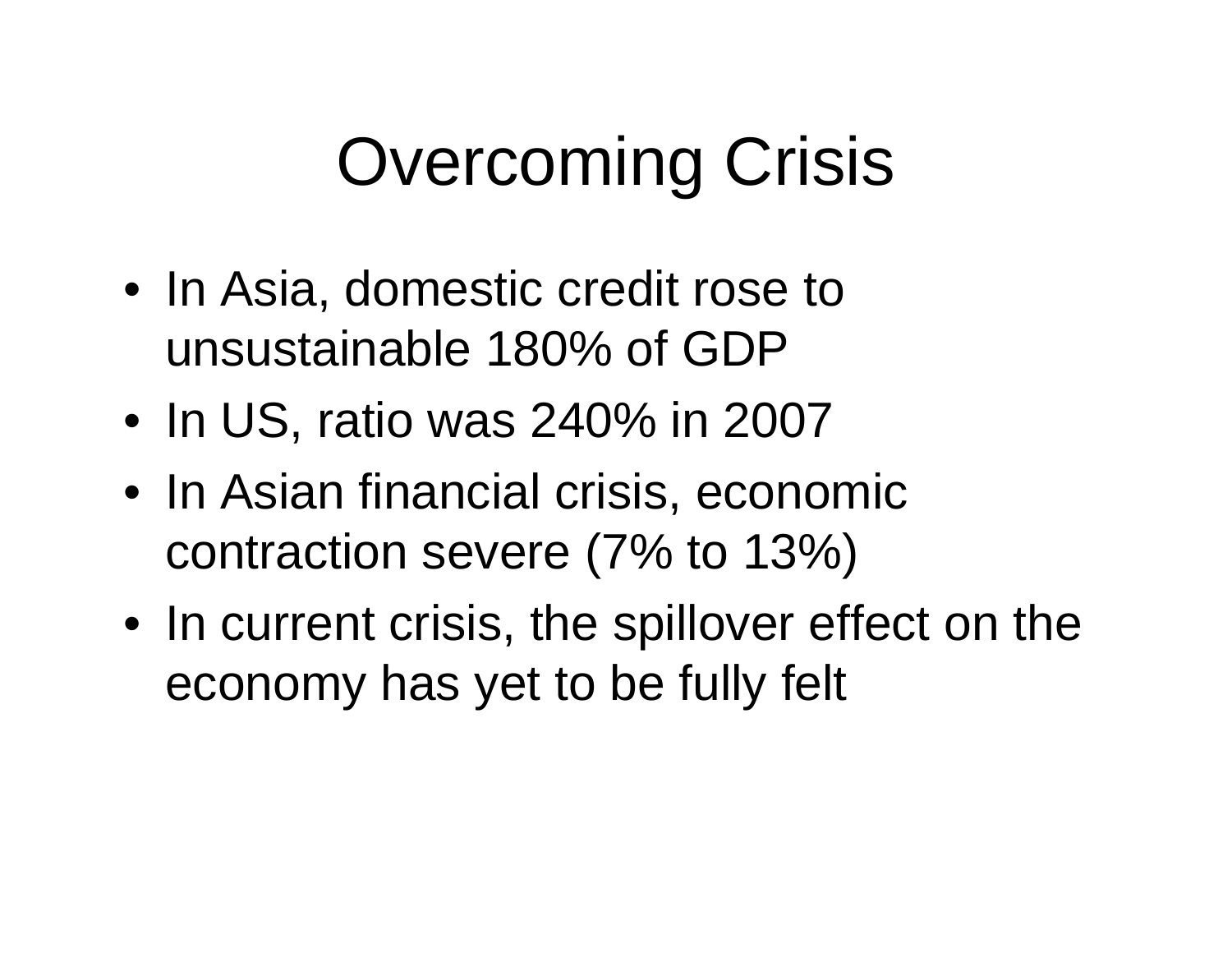# Overcoming Crisis

- Ideology of the West on market mechanism versus pragmatic Asia approaches to deal with it
- For example in Malaysia -account for irrational market behavior and herd instinct that occur during crisis
- Deviate from conventional approach but taken with great transparency
- Leadership in crisis management is also important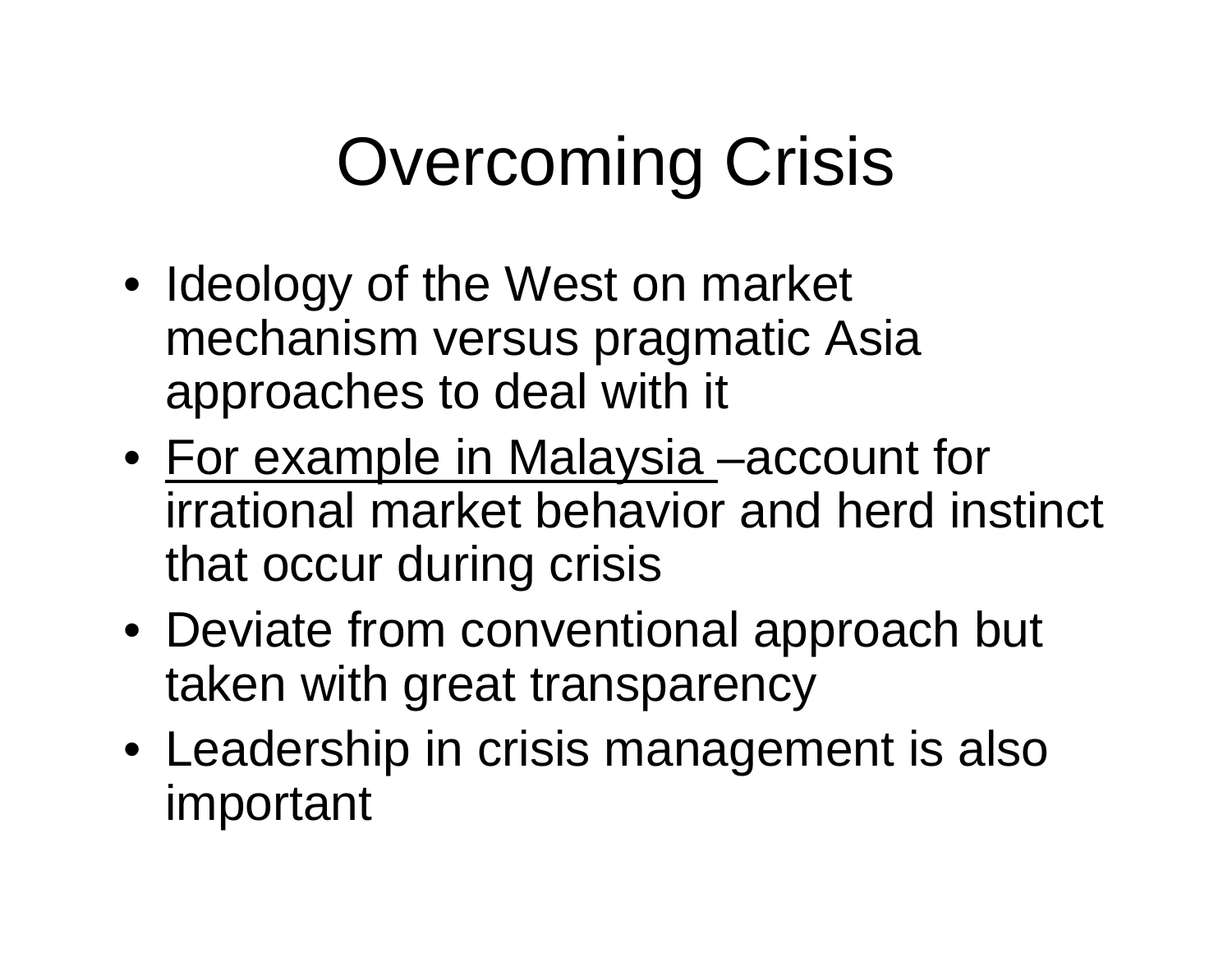#### Strategic Actions

- Response to crisis must be at early stage – pre-emptive actions requires anticipation of trajectory of crisis. Delay will raise cost of crisis
- Response must be comprehensive clarity of objectives and focused on necessary actions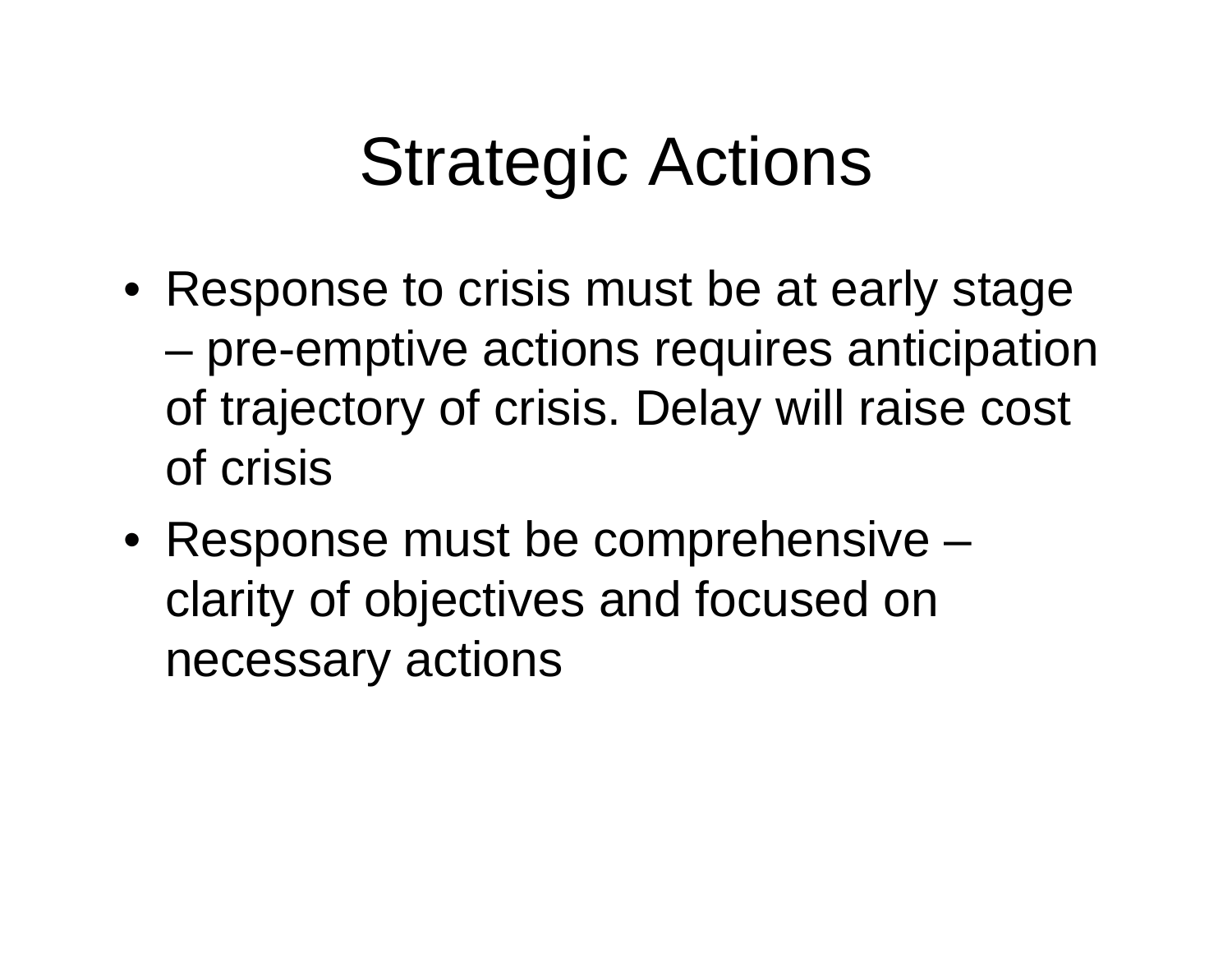### In 2009

- 4<sup>th</sup> Quarter of 2008 economy grew at  $0.1\%$
- Steep decline in net export of 40%
- GDP expect to grow only 0.5%, compared to official forecast of 3.5%
- The worst yet to come for Asia?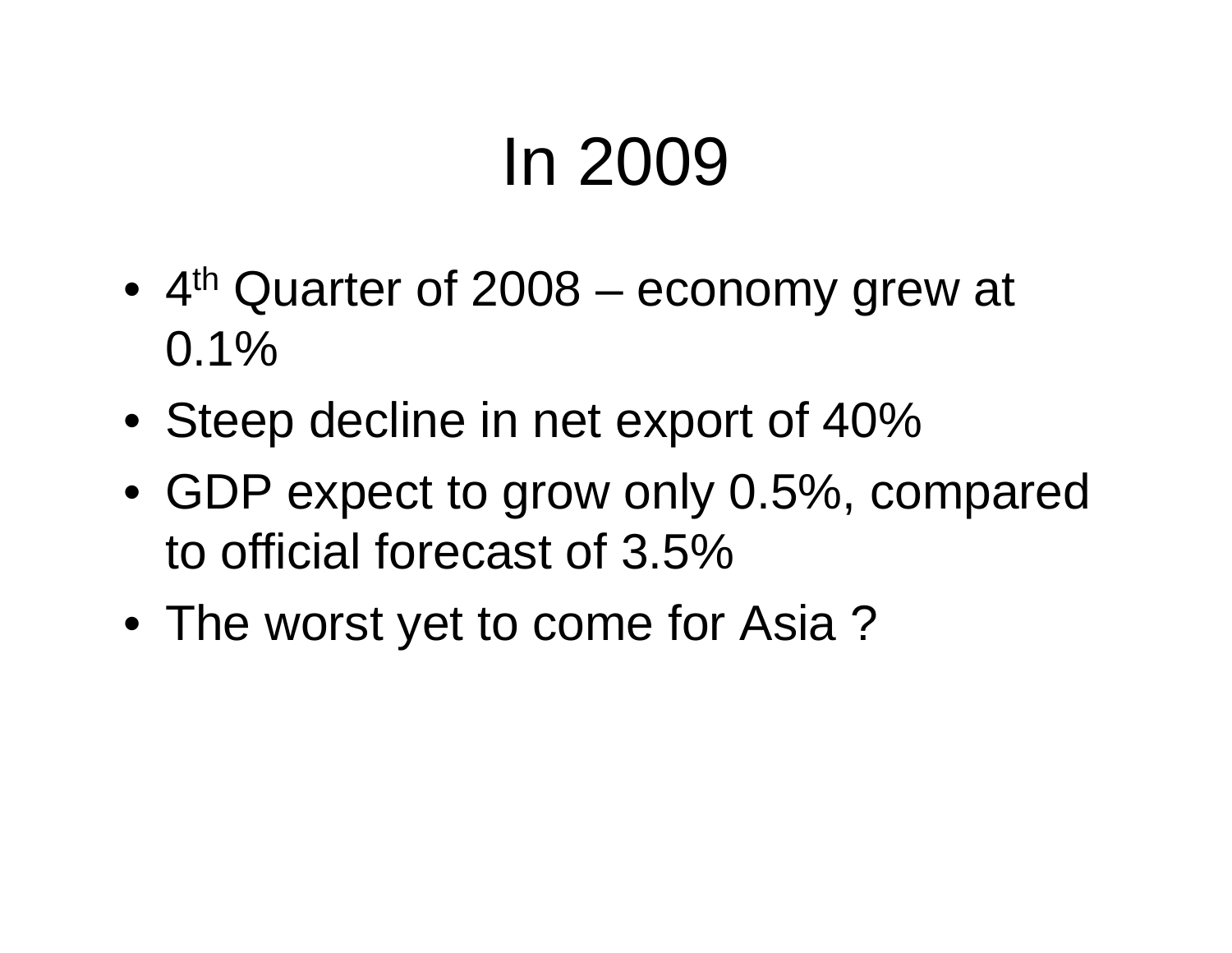#### Responses:

- Malaysia:
- Stimulus package 1 1% of GDP
- Stimulus package 2- ?% of GDP (10 March 08)
- Lowering interest rate and statutory reserve requirement
- Increase government spending
- Decrease electricity tariff
- Cushion layoff decrease foreign labor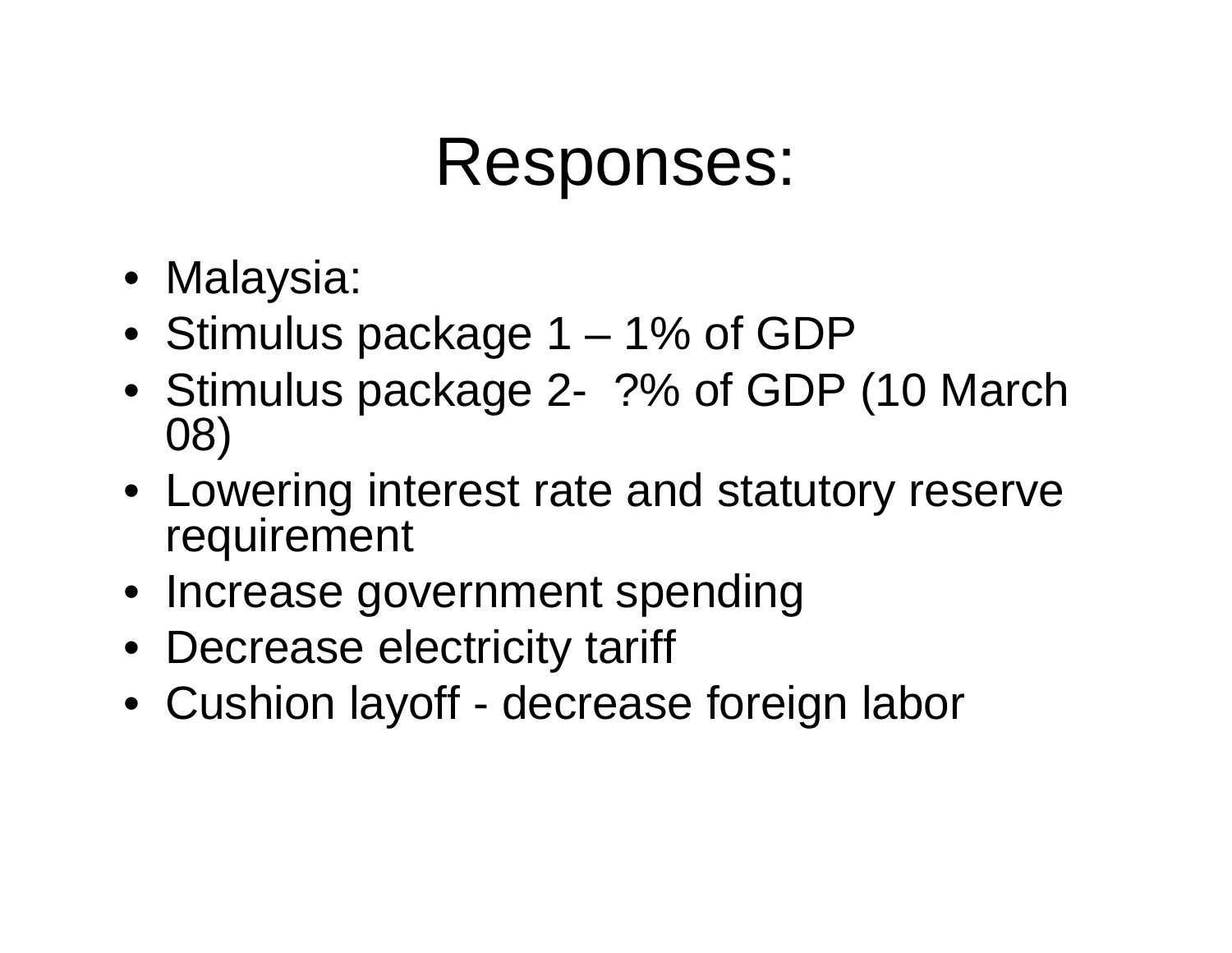#### Views

- Recovery efforts bold and substantial to have a clear and present significant and visible impact on people's economic life
- Focus on strategic solutions not just stimulus
- Embrace key strategic long-term initiatives – not short-term popular measures sending wrong signal to public